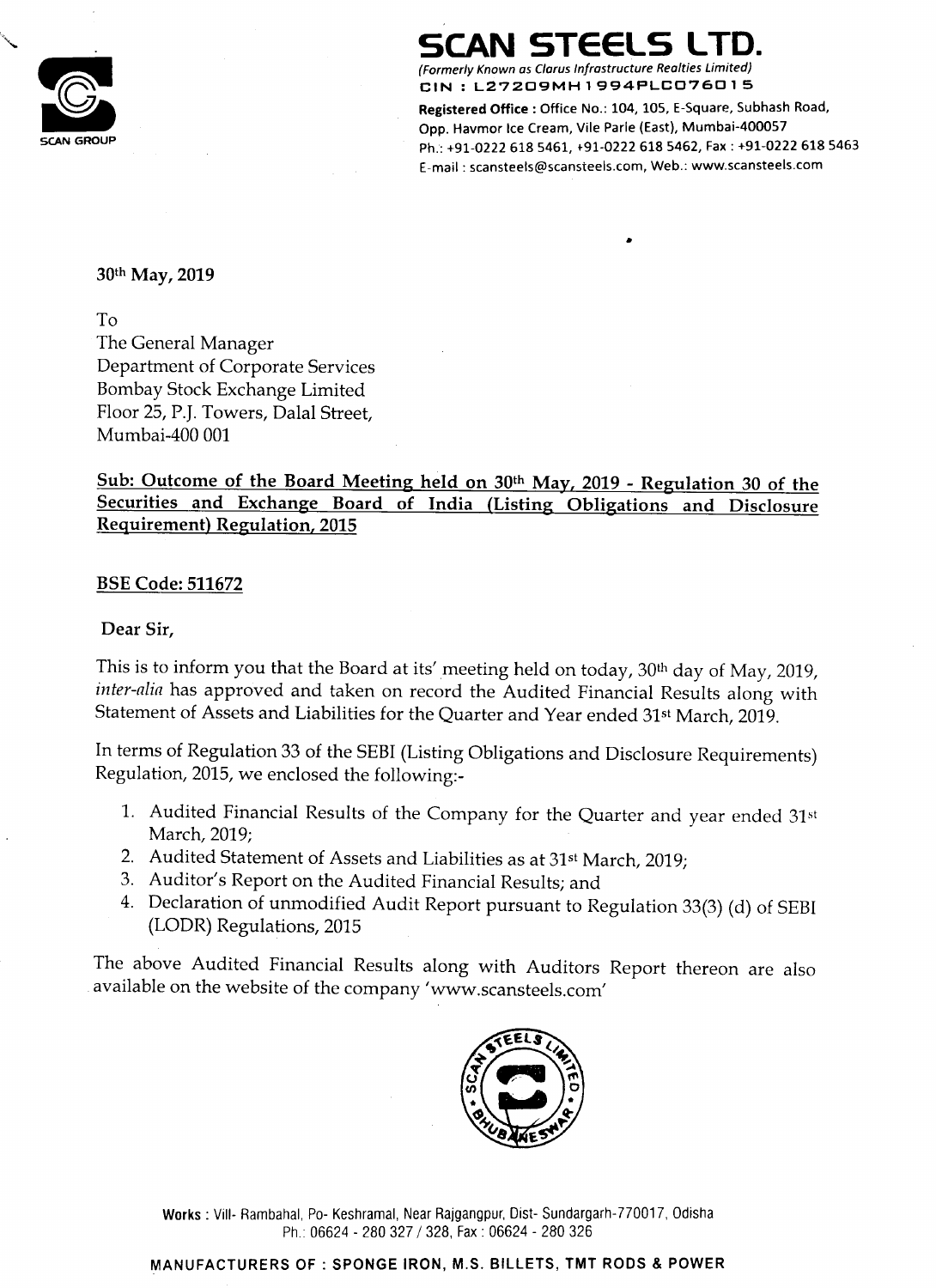

 $\sim$ 

# SCAN STEELS LTD.

(Formerly Known as Clarus Infrastructure Realties Limited)  $C$ CIN : L27209MH1994PLC076015

Registered Office : Office No.: 104, 105, E-Square, Subhash Road, Opp. Havmor Ice Cream, Vile Parle (East), Mumbai-4000S7 Ph.: +91-0222 618 5461, +91-0222 618 5462, Fax : +91-0222 618 5463 E—mail : scanstee|s@scanstee|s.com, Web.: www.5cansteels.com

The Board at the said meeting also approved the followings : -

Recommendation of appointment of M/s. SRB & Associates , Chartered Accountants (Firm's Registration No. 310009E) as Statutory Auditors of the Company for <sup>a</sup> further period of five years subject to shareholders' approval;

The Meeting of the Board of Directors commenced at 03.00 p.m. and concluded at 07.00 p.m.

- 1. Approved the Directors' Report for the financial year 2018-19;
- 2. Approved the Secretarial Audit Report for the Financial year 2018-19;
- 3. Approved the Fixed Deposit Return for the year ended 31st March, 2019;
- 4. Appointment of M/s C <sup>B</sup> A & Associates, Chartered Accountants as Internal Auditors of the Company for the Financial year 2019-20;
- Appointment of M/s. K. K. Giri & Associates, a Practicing Company Secretary as Secretarial Auditors of the Company for the Financial year 2019-20;
- Appointment of M/s Ray Nayak' and Associates, Cost Accountants as Cost Auditors of the Company for the Financial year 2019-20;
- Recommendation of Mr. Vinay Goyal (DIN 07002206) for re-appointed as an Independent Director of the Company for <sup>a</sup> further period of five years subject to shareholders' approval;
- Recommendation of Mrs. Debjani Sahu (DIN 02674022) for re-appointed as a Women Independent Director of the Company for <sup>a</sup> further period of five years

### President & Company Secretary Encl : As above

Works : Vill- Rambahal, Po- Keshramal, Near Rajgangpur, Dist- Sundargarh-770017, Odisha Ph.: 06624 - 280 327 / 328, Fax : 06624 - 280 326

subject to shareholders' approval;

We request you to kindly take on record the same.

Thanking you,







### MANUFACTURERS OF : SPONGE IRON, M.S. BILLETS, TMT RODS 8. POWER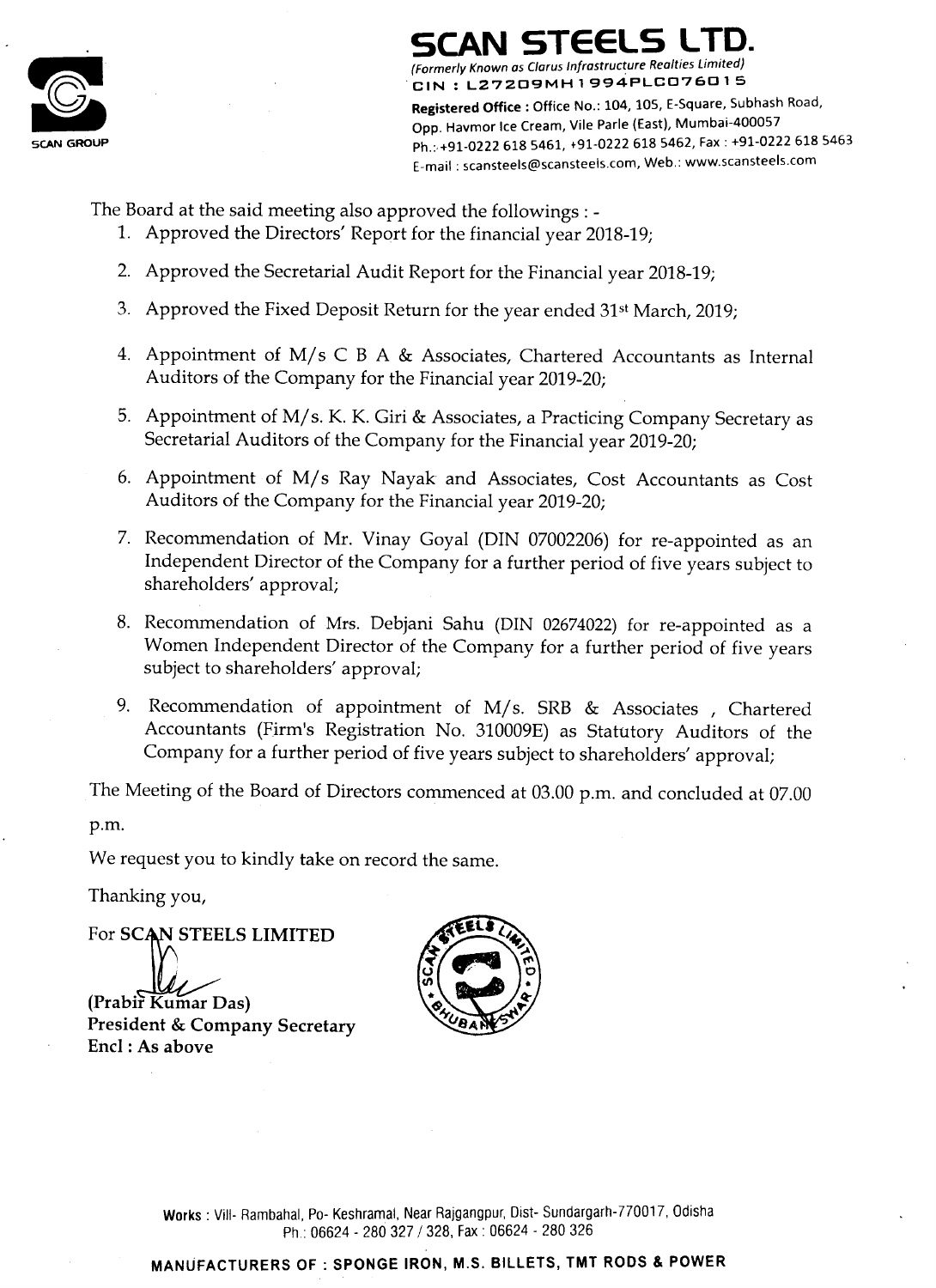

5TH FLOOR, IDCO TOWER, JANAPATH.<br>BHUBANESWAR - 751 022, ODISHA  $TEL:0674$ - 2541043, 2545880 . 2545414 Email:srbbbsr@rediffmail.com

 $-06726 - 220345$ **JAJPUR ROAD**  $0.11 - 51601983$ KOLKATA  $-033-30930975$ - 040-27510739

Auditors Report on Quarterly Financial Results and Year to Date Results of the Company Pursuant to the Regulation 33 of the SEBI (Listing Obligations and Disclosure Requirements) Regulations,2015.

#### To the Board of Directors M/s. Scan Steels Limited

We have audited the quarterly financial results of Scan Steels Limited for the quarter ended 31st March,2019 and the year to date results for the period lst April,2018 to 31st March, 2019 attached herewith, being submitted by the company pursuant to the requirement of Regulation 33 of the SEBI (Listing Obligations and Disclosure Requirements) Regulations, 2015. These quarterly financial results as well as the year to date financial results have been prepared on the basis of the interim financial statements, which are the responsibility of the company's management. Our responsibility is to express an opinion on these financial results based on our audit of such interim financial statements, which have been prepared in accordance with the recognition and measurement principles laid down in Indian Accounting Standard 34 (Ind AS 34)for Interim Financial Reporting, prescribed, under Section 133 of the Companies Act, 2013 read with relevant rules issued thereunder; or by the Institute of Chartered Accountants of India, as applicable and other accounting principles

We conducted our audit in accordance with the auditing standards generally accepted in India. Those standards require that we plan and perform the audit to obtain reasonable assurance about whether the financial results are free of material misstatement(s). An audit includes examining, on a test basis, evidence supporting the amounts disclosed as financial results. An audit also includes assessing the accounting principles used and significant estimates made by management. We believe that our audit provides <sup>a</sup> reasonable basis for our opinion.

In our opinion and to the best of our information and read with **Note-5** of the

accompanying financial results and according to the explanations given to us these quarterly financial results as well as the year to date results:

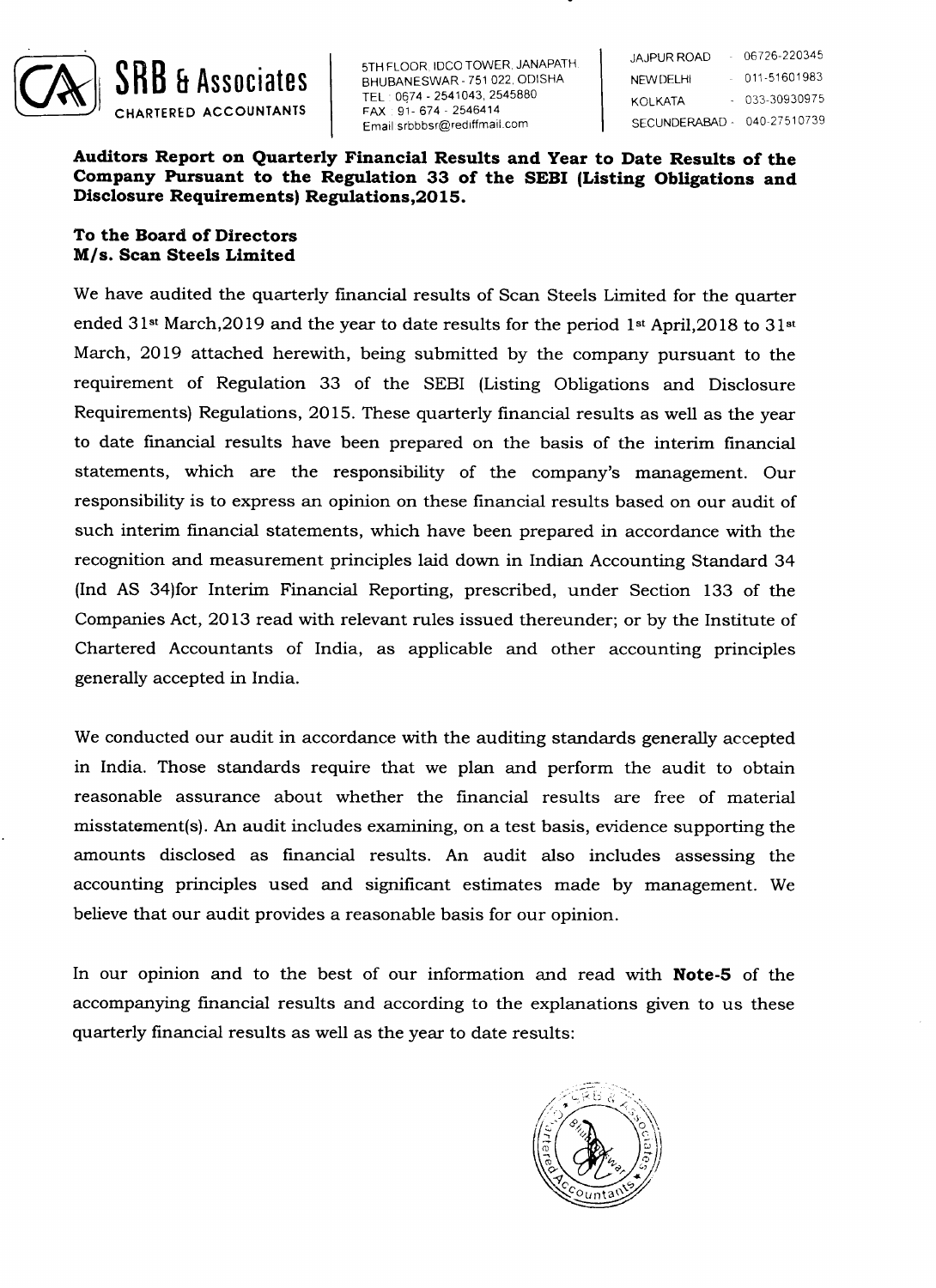

1. are presented in accordance with the requirements of Regulation 33 of the SEBI (Listing Obligations and Disclosure Requirements) Regulations, 2015 in this regard; and

> For SRB & Associates Chartered Accountants Firm Regd. No.-310009E B. Mohanty<br>Partner **M. No: 056264**



ii. give <sup>a</sup> true and fair View of the net profit/ loss and other financial information for the quarter ended 31st March,2019 as well as the year to date results for the period from 13t April,2018 to 31st March,2019.

Bhubaneswar,<br>30<sup>th</sup> May, 2019

 $\bullet$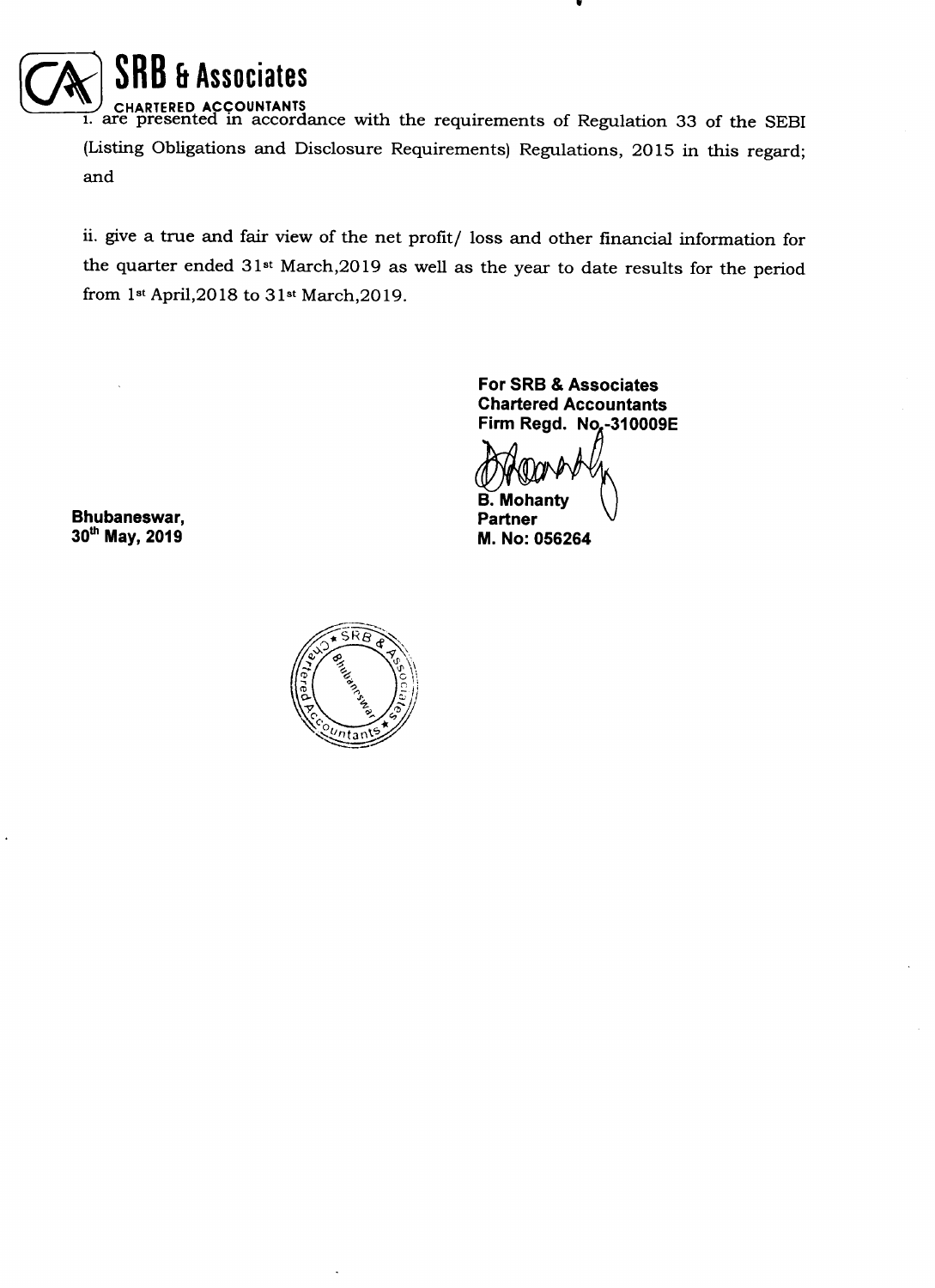

 $\mathbf{r}$  .

 $\sim$ 

#### Scan Steels Limited

(CIN-L27209MH1 994PLC07601 5)

Reg. Off: Office No. 104, 105, E—Square, Subhash Road, Vile Parle (East), Mumbai—400057

Telephone: +91-022-26185461 ; Email: scansteels@scansteels.com

AUDITED FINANCIAL RESULTS FOR THE QUARTER / YEAR ENDED 318T MARCH, <sup>2019</sup>

( Amount Rs. In Lacs, except earning per share data )

 $\sim 10^{11}$  m  $^{-1}$ 

 $\sim 10^{-11}$ 

|                             | Quarter Ended | Financial Year Ended |
|-----------------------------|---------------|----------------------|
|                             |               |                      |
| $\sim$ $\sim$ $\sim$ $\sim$ |               |                      |

| SI<br>No.      | <b>Particulars</b>                                                                 | 31.03.2019<br>(Refer note 6) | 31.12.2018  | 31.03.2018<br>(Refer note 6) | 31.03.2019 | 31.03.2018 |
|----------------|------------------------------------------------------------------------------------|------------------------------|-------------|------------------------------|------------|------------|
|                |                                                                                    | (Audited)                    | (Unaudited) | (Audited)                    | (Audited)  | (Audited)  |
|                | Income from Operations                                                             |                              |             |                              |            |            |
| a)             | $(i)$ Gross Sales/ income from<br>operations                                       | 17,046.55                    | 15,858.21   | 16,336.66                    | 65,682.79  | 48,543.81  |
|                | $\left  \text{(ii)} \text{ Other Operating Income} \right $                        | 606.75                       | 960.41      | 1,109.38                     | 3,845.32   | 3,312.42   |
|                | Total Revenue from<br><b>Operations</b> (i+ii)                                     | 17,653.30                    | 16,818.62   | 17,446.04                    | 69,528.11  | 51,856.23  |
| $\mathbf{b}$   | Other Income                                                                       | 11.81                        | 15.88       | 65.74                        | 92.60      | 117.27     |
|                | Total Income (a+b)                                                                 | 17,665.10                    | 16,834.50   | 17,511.78                    | 69,620.70  | 51,973.50  |
| 2              | <b>Expenses</b>                                                                    |                              |             |                              |            |            |
|                | a. Cost of Material<br>Consumed                                                    | 12,020.83                    | 13,351.95   | 9,554.08                     | 49,554.41  | 33,884.87  |
|                | b. Cost of Traded Goods Sold                                                       | 827.82                       | 707.06      | 1,669.26                     | 3,392.93   | 1,912.74   |
|                | $ c.$ Changes in Inventories of<br>finished goods and work in<br>process.          | 631.14                       | (1,926.13)  | (223.61)                     | (1,630.74) | (603.02)   |
|                | d. Employees benefit<br>expenses                                                   | 612.94                       | 555.59      | 377.97                       | 2,043.42   | 1,428.60   |
|                | $ e$ . Finance cost ( <b>Refer Note</b> )<br> No. 5                                | 397.34                       | 389.04      | 3,015.40                     | 1,427.33   | 3,602.59   |
|                | f. Depreciation &<br><b>Amortisation Expenses</b>                                  | 313.99                       | 312.88      | 644.36                       | 1,251.85   | 1,731.03   |
|                | g. Excise Duty recovered on<br>sales (Ref Note no. 2)                              |                              |             |                              |            | 1,182.94   |
|                | h. Other Expenditure                                                               | 3,086.73                     | 3,308.41    | 2,363.05                     | 11,872.17  | 8,284.55   |
|                | Total Expenses (a to h)                                                            | 17,890.79                    | 16,698.80   | 17,400.51                    | 67,911.37  | 51,424.30  |
| $\mathcal{S}$  | <b>Profit</b> / (Loss) before<br><b>Exceptional Items (1-2)</b>                    | (225.69)                     | 135.70      | 111.27                       | 1,709.33   | 549.20     |
| $\overline{4}$ | <b>Exceptional items</b>                                                           |                              |             |                              |            |            |
| $\overline{5}$ | $ Profit (+) / Loss (-) before$<br>$\frac{1}{4}$ (3+4)                             | (225.69)                     | 135.70      | 111.27                       | 1,709.33   | 549.20     |
| 6              | Tax expenses                                                                       |                              |             |                              |            |            |
|                | a) Current Tax                                                                     | (38.00)                      | 35.00       | 49.49                        | 396.00     | 132.94     |
|                | (b) Deferred tax                                                                   | 537.31                       | 28.78       | 39.42                        | 647.35     | 613.05     |
|                | c) Income tax for earlier year                                                     | 1.43                         |             |                              | 1.43       |            |
| 7              | $ Net Profit (+) / Loss (-) for$<br>the period after tax $(5-6)$<br>$\sqrt{21101}$ | (726.42)                     | 71.92       | 22.36                        | 664.56     | (196.78)   |



يجيز

্য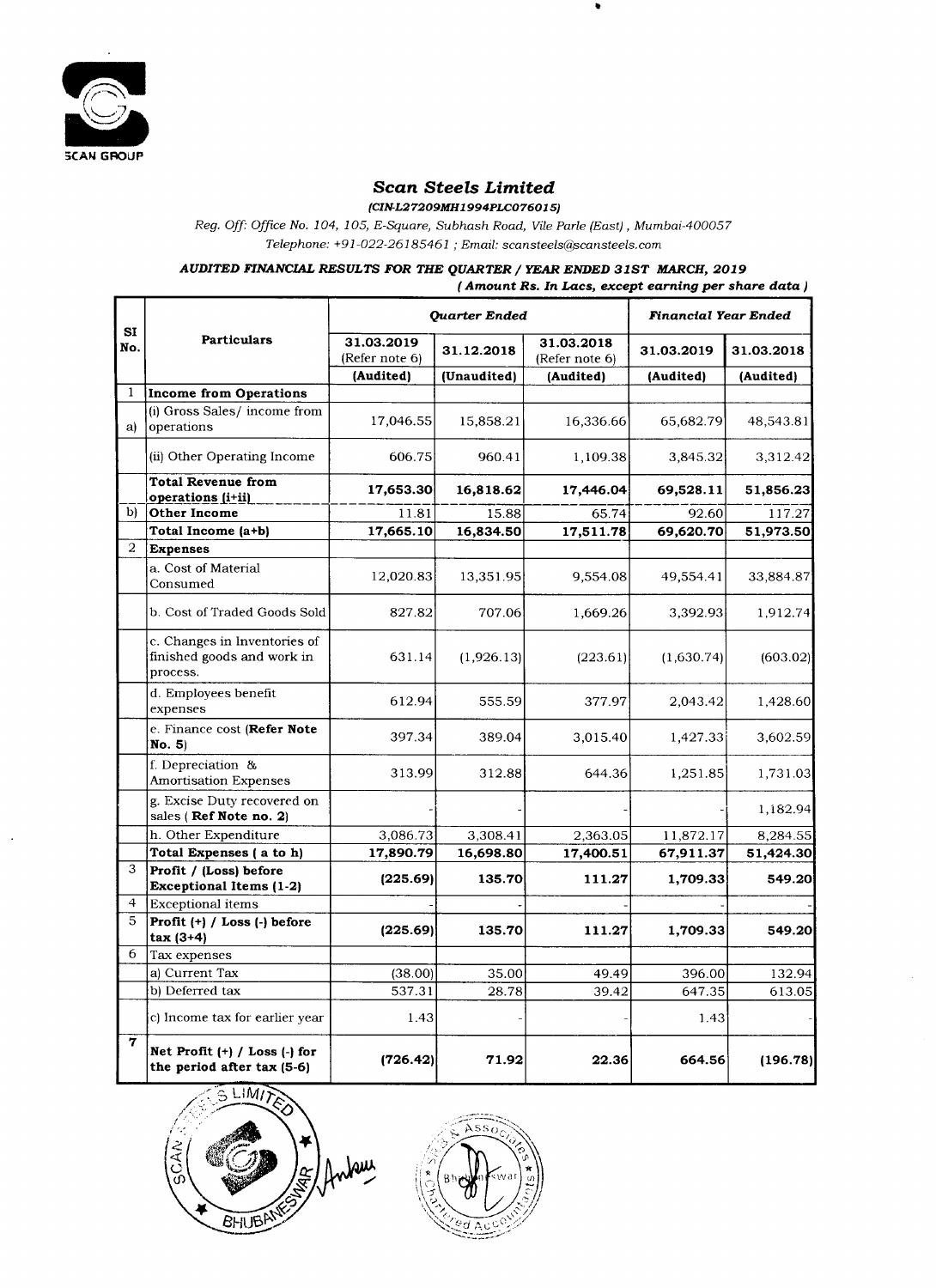

 $\sim 10^{-11}$ 

| -8           | Other Comprehensive<br>income net of income tax<br>(OCI)                                                                                                 |          |          |             |           |           |
|--------------|----------------------------------------------------------------------------------------------------------------------------------------------------------|----------|----------|-------------|-----------|-----------|
| $\mathbf{A}$ | [i] li ems that will not be<br>reclassified to Profit and<br>Loss.                                                                                       | (32.19)  | 11.98    | (1, 153.35) | (22.17)   | (95.87)   |
|              | (ii) Income tax relating to<br>items that will not be<br>reclassified to Profit or Loss                                                                  |          |          |             |           |           |
| $\mathbf{B}$ | i) Items that will be<br>reclassified to Profit and<br>Loss                                                                                              |          | 54.79    | 11.98       | (77.55)   | 77.55     |
|              | ii) Income tax relating to<br>litems that will be reclassified<br>to Profit or Loss                                                                      |          |          |             |           |           |
|              | <b>Total Other</b><br>Comprehensive Income /<br>$ (\text{Loss}) (\text{8A+8B}) $                                                                         | (32.19)  | 66.77    | (1, 141.37) | (99.72)   | (18.32)   |
| 9            | Total comprehensive<br>Income for the period $(7+8)$                                                                                                     | (758.62) | 138.69   | (1, 119.01) | 564.83    | (215.10)  |
| 10           | Paid-up equity share capital<br>(Face Value of Rs. 10 each)                                                                                              | 5,235.23 | 5,235.23 | 5,235.23    | 5,235.23  | 5,235.23  |
| 11           | Reserve excluding<br><b>Revaluation Reserves</b>                                                                                                         |          |          |             | 21,621.44 | 21,056.61 |
|              | 12 Earning Per Share<br>$ $ (EPS)(Before & after<br><b>Extraordinary Items</b>                                                                           |          |          |             |           |           |
|              | a) Basic EPS (Before & after<br>Extraordinary Items) for the<br>period, for the year to date<br>and for the previous year<br>$ $ (not to be annualized)  | (1.39)   | 0.14     | 0.04        | 1.27      | (0.38)    |
|              | b)Diluted EPS (Before & after<br>Extraordinary Items) for the<br>period, for the year to date<br>and for the previous year<br>$ $ (not to be annualized) | (1.39)   | 0.14     | 0.04        | 1.27      | (0.38)    |

 $\bullet$ 

 $\mathbf{x} \in \mathbb{R}$ 

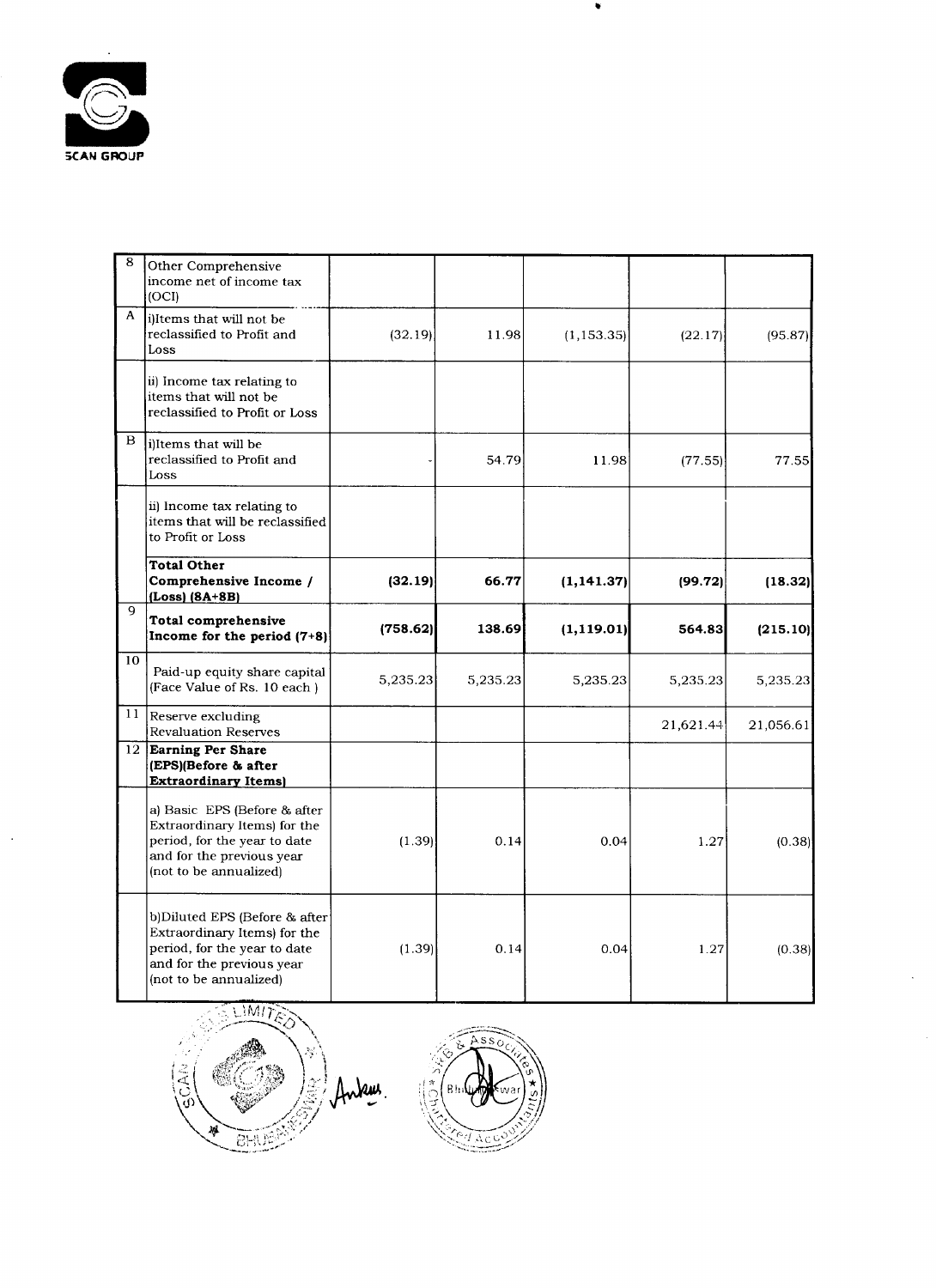

 $\bullet$ 

#### Notes:

- 1 The above audited financial results have been reviewed by the Audit Committee and approved by the Board of Directors at their respective meetings held on May 30, 2019.
- 2 Post the applicability of Goods & Service Tax (  $\operatorname{GST}$  ) with effect from July 01, 2017, revenue from operations is disclosed net of GST. Accordingly, revenue from operations and total expenses for the twelve months ended March 31, 2019 are not comparable with the figures for the twelve months ended March <sup>31</sup> , 2018 presented in the above results.
- Effective from April 01,2018, the company has applied Ind AS 115 "Revenue from Contracts with  $3<sup>1</sup>$ Customers". The standard is applied retrospectively and the cummulative effect of applying this standard is recognised. The adoption of Ind AS 115 did not have any significant impact for the company.
- 4 Other Operating Income includes sale of services alongwith gain or loss from "Commodity/Equity Derivative transactions under F&O segment" of various commodities transacted through Stock Exchange.
- All the lenders of the Company have re-classified the loan facilities as Performing Assets on or before the date of 30th September, 2018 which were earlier classified as Non Performing Assets in the year 2015 and thereafter. As of now, all the loan facilities availed by the company have been treated as Standard Assets in the books of account of the lenders.
- Further, the company has reversed back and credited to the statement of profit & loss account , the amount to the tune of Rs.464.73 lakhs which is waived off by the lenders under Negotiated Settlement scheme. As a result the finance cost for the year ended March 31, ,2019 has been reduced by that amount.
- Figures for the quarter ended March 31, 2019 and March 31, 2018 represent the difference between the audited figures in respect of the full financial year and the published figures of nine months ended December 31, 2018 and December 31, 2017 respectively.
- The Company is engaged in only one segment viz. Steel Manufacturing and as such there is no separate reportable segments as per IND AS -108 "Operating Segment".
- Figures for the previous periods have been regrouped and/or reclassified to confirm to the classification 0 8 the current period, where necessary.
- The above results are available on the Company's website at www.scansteels.com and BSE website 9 (www.bseindia.com)

For and on behalf of the Board of Directors

For Scan Steels Limited

M. Ankur Madaan

30th May,20l9 Whole Time Director

Bhubaneswar DIN : 07002199



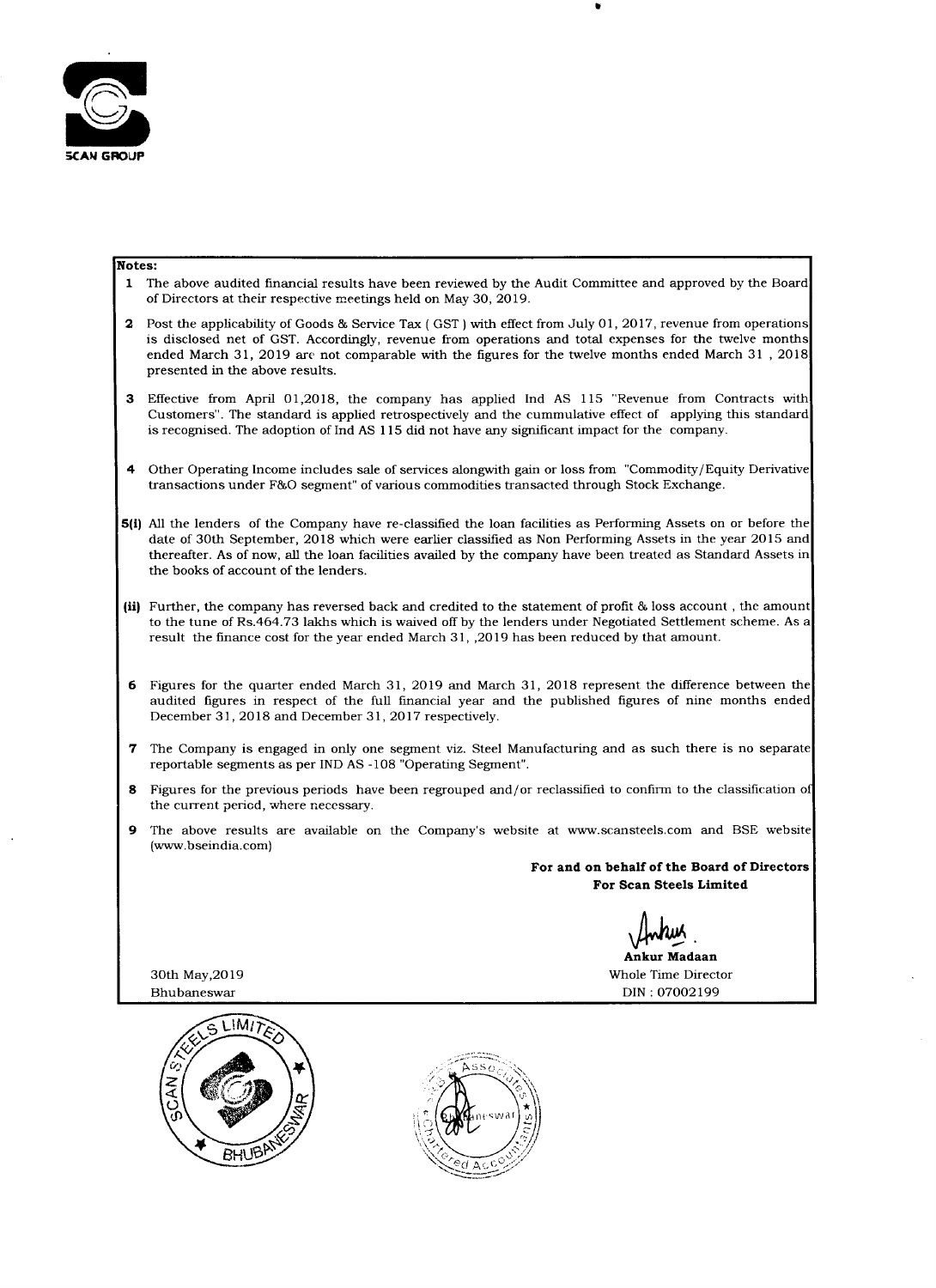

 $\bullet$ 

## Scan Steels Limited

CIN: L27209MH1994PLC076015

Reg. Off: Office No. 104, 105, E-Square, Subhash Road, Vile Parle (East), Mumbai – 400057

Telephone: +91 -022—261 85461 ; Email: scansteels@scansteels. com

 $\bullet$ 

Statement of Assets and Liabilities as at 31st March, 2019

|   |             |                                                |                           | <b>Rupees in Lacs</b>     |  |
|---|-------------|------------------------------------------------|---------------------------|---------------------------|--|
|   |             | <b>Particulars</b>                             | As at<br>31st March, 2019 | As at<br>31st March, 2018 |  |
|   |             |                                                | <b>Audited</b>            | <b>Audited</b>            |  |
| A |             | <b>ASSETS</b>                                  |                           |                           |  |
|   |             | and the state of<br><b>Non-Current Assets:</b> |                           |                           |  |
|   | a           | Plant, Property and Equipment                  | 28,377.15                 | 29,278.39                 |  |
|   | $\mathbf b$ | Capital work-in-progress                       | 72.37                     |                           |  |
|   | C           | Intangible Assets                              | 0.29                      | 0.29                      |  |
|   | d           | Intangible assets under development            |                           |                           |  |
|   | e           | <b>Financial Assets</b>                        |                           |                           |  |
|   |             | (i) Investments                                | 81.63                     | 120.49                    |  |
|   |             | (ii) Other Non-current Loans                   |                           |                           |  |
|   |             | (iii) Other Financial Assets                   | 1,240.08                  | 1,314.13                  |  |
|   |             | Other Non-current assets                       | 900.64                    | 1,129.89                  |  |
|   | g           | Non-current tax assets (net)                   | 733.59                    | 1,380.94                  |  |
|   |             | Sub-total - Non current assets                 | 31,405.75                 | 33,224.14                 |  |
|   |             | <b>Current Assets:</b>                         |                           |                           |  |
|   | a           | Inventories                                    | 10,288.47                 | 10,310.09                 |  |
|   | b           | <b>Financial Assets</b>                        |                           |                           |  |
|   |             | (i) Current Investments                        |                           |                           |  |
|   |             | (ii) Trade Receivables                         | 3,306.50                  | 6,038.39                  |  |
|   |             | (iii) Cash and Bank Balances                   | 251.99                    | 2,585.95                  |  |
|   |             | (iv) Other Financial Assets                    |                           |                           |  |
|   | C           | Other assets                                   | 1,746.54                  | 2,217.92                  |  |
|   |             | Sub-total - Current Assets                     | 15,593.51                 | 21,152.35                 |  |
|   |             | TOTAL.<br>ASSETS                               | $AR$ QQQ $26$             | 54 376 49                 |  |

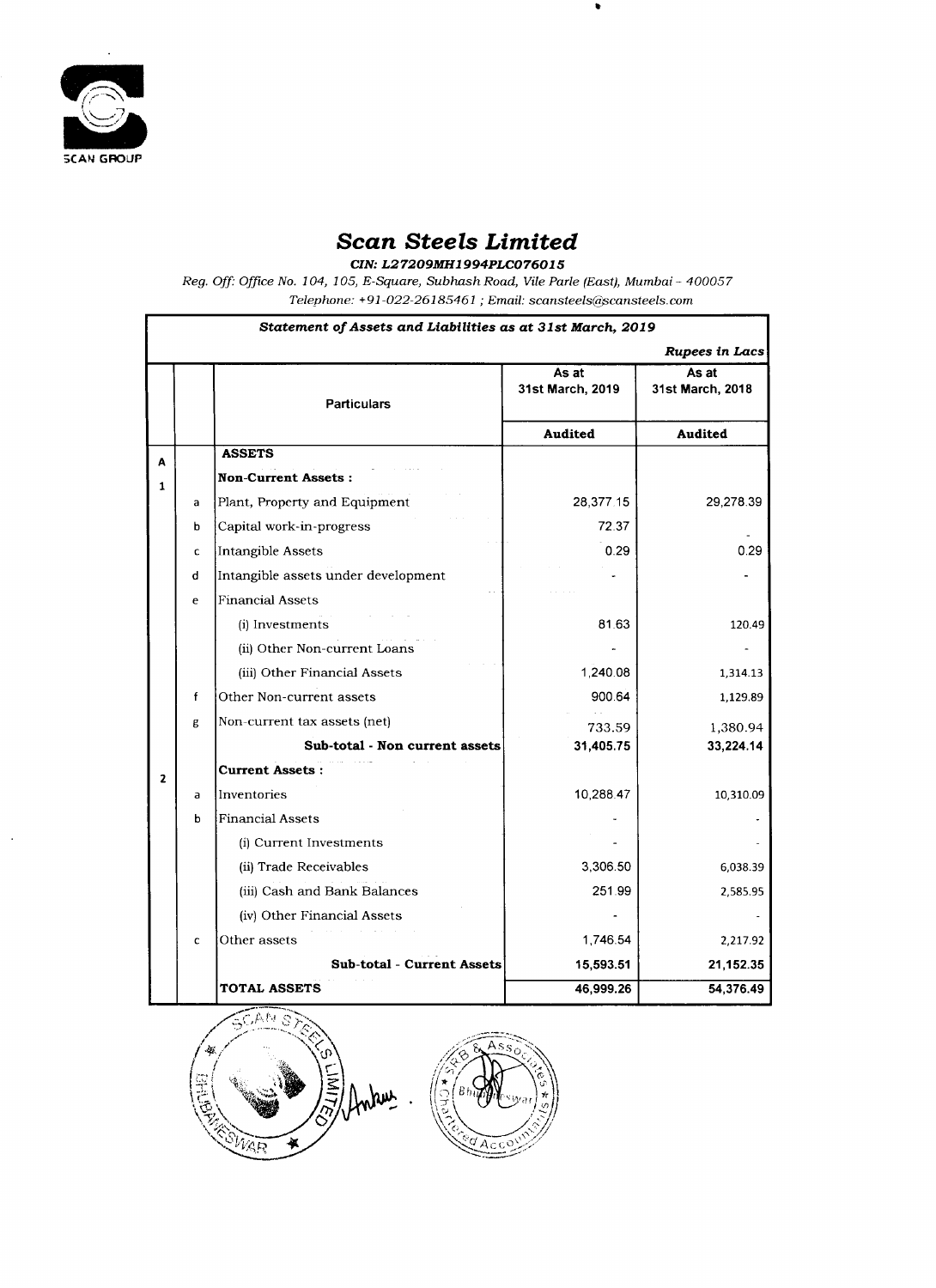| B |                        | <b>EQUITY AND LIABILITIES</b>         |           |           |
|---|------------------------|---------------------------------------|-----------|-----------|
| ┻ |                        | <b>Equity:</b>                        |           |           |
|   | a                      | Equity Share Capital                  | 5,235.23  | 5,235.23  |
|   | b                      | Other Equity                          | 21,621.44 | 21,056.61 |
|   |                        | Sub-total - Total Equity              | 26,856.67 | 26,291.84 |
|   |                        | <b>Non-current liabilities:</b>       |           |           |
|   | a                      | <b>Financial Liabilities</b>          |           |           |
|   |                        | (i) Long Term Borrowings $\star$      | 8,119.70  | 9,436.14  |
|   |                        | (ii) Other Financial Liabilities      |           |           |
|   | b                      | Long Term provisions                  |           |           |
|   | C                      | Retirement benefit Obligations        |           |           |
|   | d                      | Other non-current liabilities         |           |           |
|   | e                      | Deferred Tax Liabilities (net)        |           |           |
|   |                        | Sub-total - Non current Liabilities   | 8,119.70  | 9,436.14  |
|   |                        | Current Liabilities :                 |           |           |
|   | a                      | <b>Financial Liabilities</b>          |           |           |
|   |                        | (i) Short Term borrowings             | 6,380.23  | 9,288.32  |
|   |                        | (ii) Trade Payables                   | 1,414.54  | 3,186.51  |
|   |                        | (iii) Other Financial Liabilities     | 2,939.60  | 3,173.05  |
|   | $\mathbf b$            | <b>Short Term Provisions</b>          |           | 132.94    |
|   | C                      | <b>Retirement benefit Obligations</b> |           |           |
|   | d                      | Other Current Liabilities             | 1,288.52  | 2,867.70  |
|   | e                      | Current Tax Liabilities               |           |           |
|   |                        | Sub-total - Current Liabilities       | 12,022.89 | 18,648.51 |
|   |                        |                                       |           |           |
|   | <b>SCAN GROUP</b><br>Z |                                       |           |           |

 $\sim$ 

 $\mathcal{L}(\mathbf{a})$ 

\* During the year , the Company have repaid all its deposits before expiring of the period for which those were accepted. The deposits accepted from relatives of Key Managerial Personnel have been converted into unsecured loan with an agreed interest rate.

Figures for the previous periods have been regrouped and / or reclassified to confirm to the classification of the current period, where necessary.

For and on behalf of the Board of Director

For Scan Steels Limited